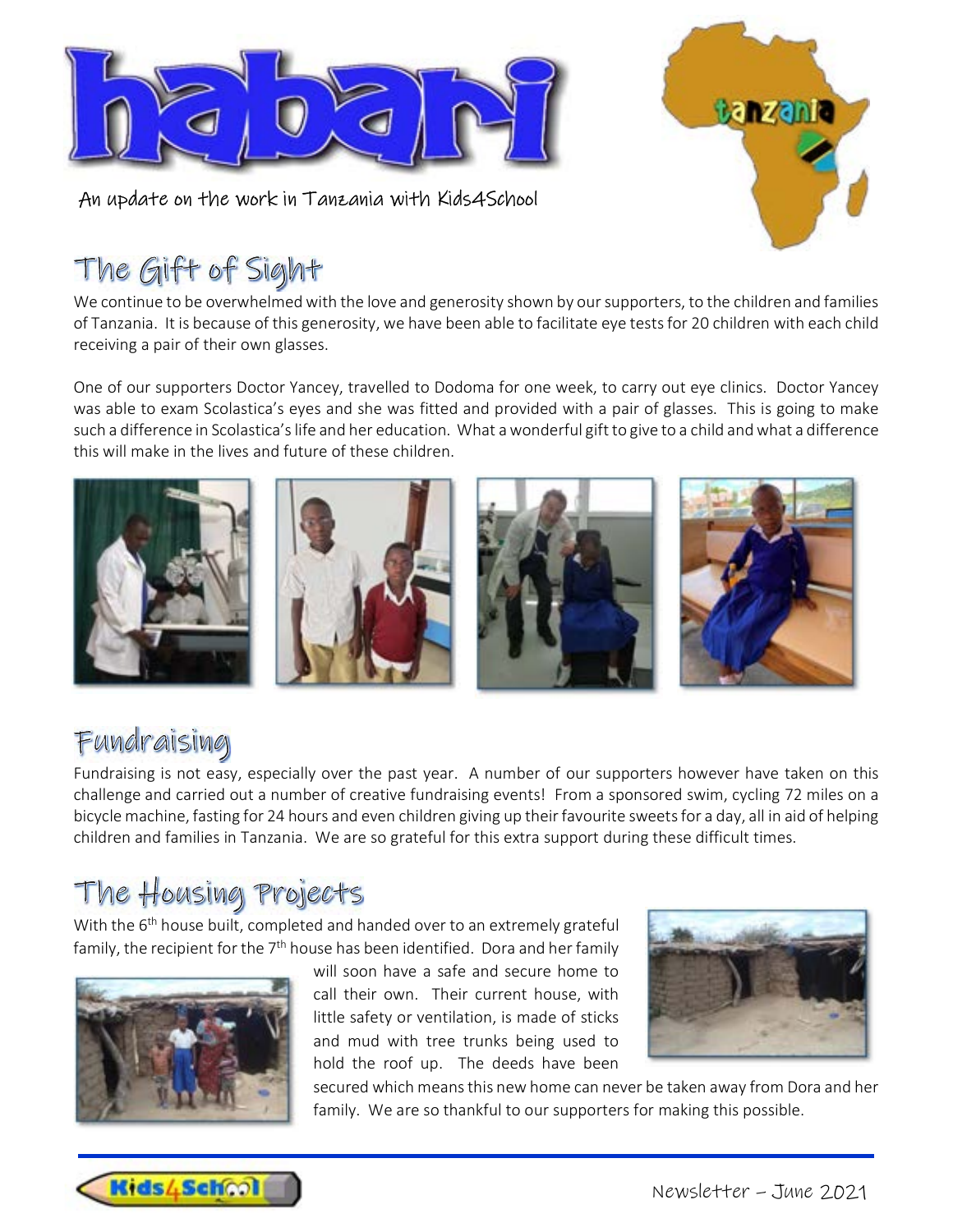### Stuck in the Mud!

We are so thankful for the team in Tanzania who continue to deliver basic necessities, food parcels and medical supplies to the children and their families.

In Tanzania, a village 20 miles away could take over an hour to get to. Accessing these villages can be very difficult at times as the rains can turn the roads to mud as our team found out on the way to Zepisa to deliver food parcels. Thankfully, with a little help from some local villagers, the team were able to get the jeep free and continue with their deliveries.



### New Toilets in Zepisa

With over 900 children at Zepisa Primary School, the school contacted Kids4School to ask if we could help by building a new set of toilets. At present there is only 6 toilets for all the children to use. As these toilets can only hold so much, once they are full, new toilets are desperately needed.

With the support of our generous supporters, the building work is well underway for the new toilet block. With the foundations prepared and the brickwork being laid, we are so thankful that this can be done for this school and the children. This work is going to benefit the entire school in Zepisa and they are so grateful.

### Current toilets at Zepisa Primary School Current work on the new toilet







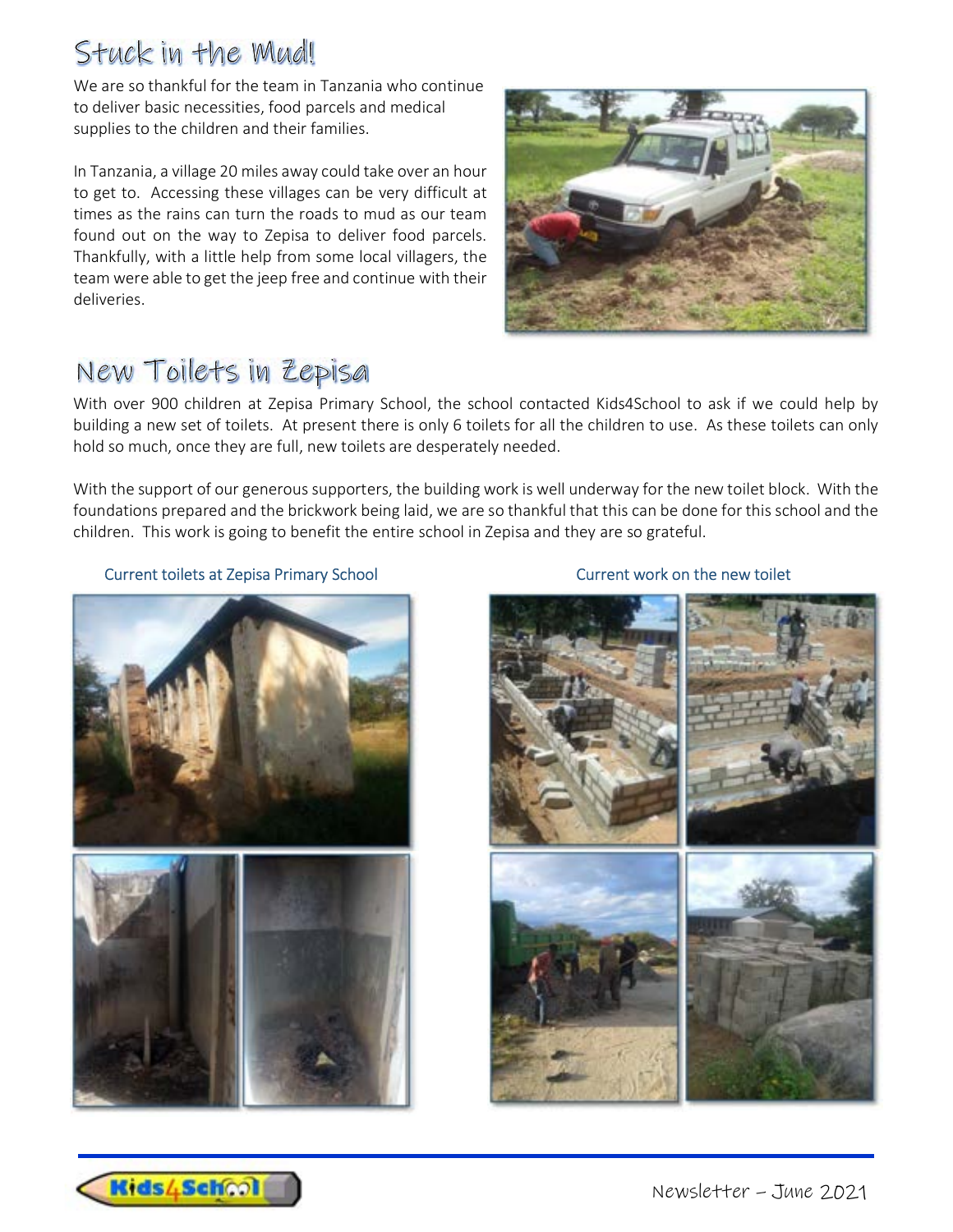### Lasting Legacies

Donations are made from different people for different reasons and we are so grateful to everyone who supports the Ministry of Kids4School. Some supporters made the decision to make a donation in memory of someone special. From food parcels to water tanks, these donations make such a positive impact on the lives and future of the people in Tanzania. A water tank was financed through a supporter in memory of his mother. This water tank will ensure clean, fresh drinking water for the children at the school and continue to provide safe, clean water for children in the future. What a generous and thoughtful way to celebrate the life of a loved one.



We recently made a large food delivery to a local village. This

delivery was going to ensure the whole village received a special meal that evening. To have fresh fruit, vegetables and meat is very rare and is only had on very special occasions. The delight and joy this delivery made to the local children, parents and grandparents within the village is hard to capture in words. This was a meal that the village would remember.



### Covid-19 update from the new President

Tanzania now has a new female president. This can only be a good thing to promote the empowering of women in this country and for women to get a higher status with the men and their culture. Their new president has admitted that precautions need to be taken and has acknowledged that they do have Covid-19 in their country,



something that the previous president denied. As the new president has agreed that they do need the vaccine, we pray this will have a positive



effect in Tanzania and help with the fight against Covid-19. In addition to this, our supporters continue to help Tanzania with their fight against the virus. A number of supporters have financed more care packages which have been given out to families in rural villages in Tanzania.